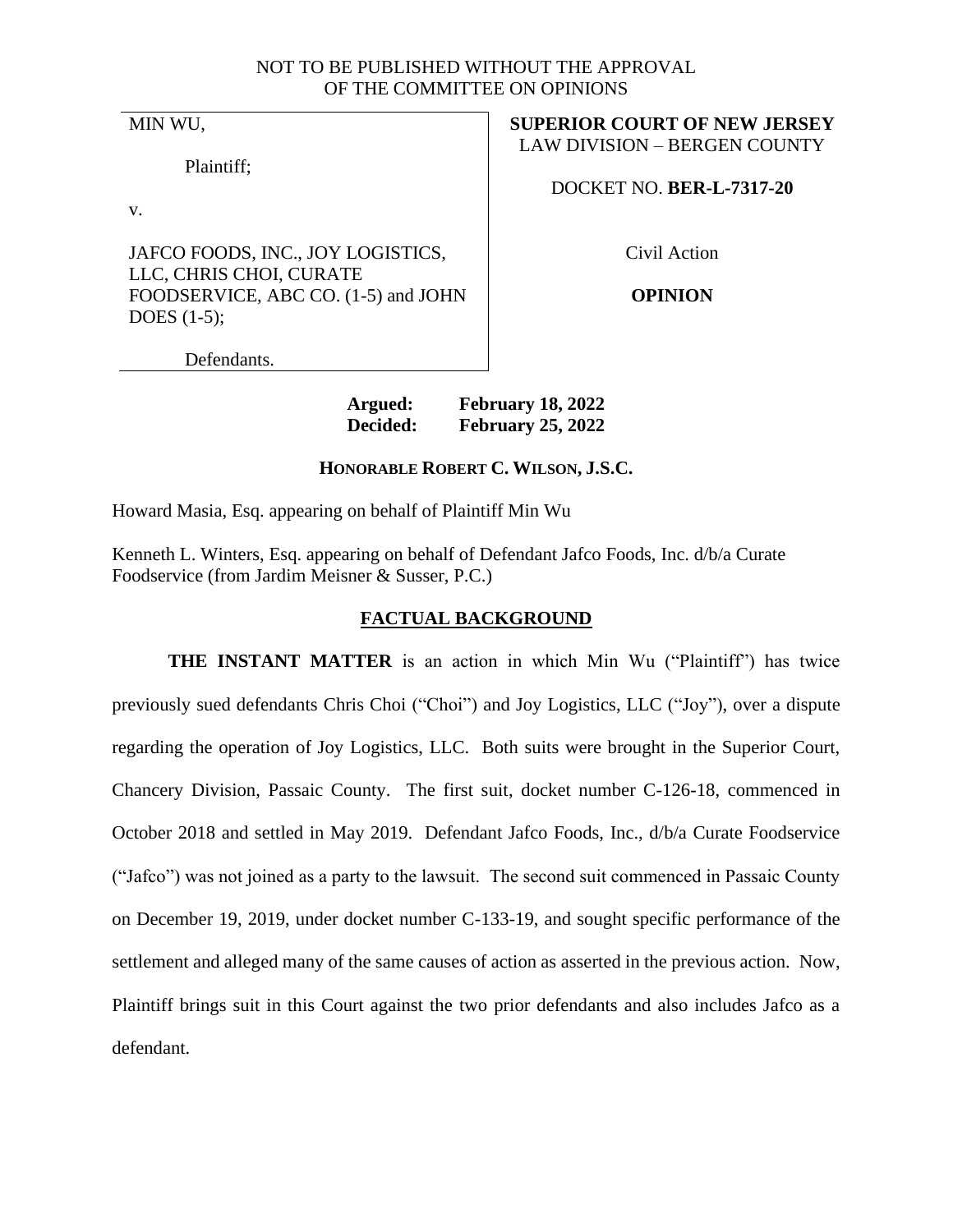Jafco is a Massachusetts corporation that does business under the tradename "Curate Foodservice." Jafco is a vendor in the business of selling food products to the food service industry. Some sales are made to purchasers directly by Jafco employees, while others are made through independent contractors acting as brokers of the products. Prior to 2020, Choi had been employed by Jafco as a commissioned salesperson. Thereafter, Choi ceased his employment with Jafco, and was involved in the creation of Joy without knowledge, consultation, or advice from Jafco or any of its officers or employees. Joy is an independent company engaged in the storage and arranging for transportation of supplies to the food service industry. Plaintiff was a 32.7% owner of Joy, and the largest single shareholder of Joy.

As part of the supply chain in the foodservice industry, it is common for the owner of the product ("Vendor") to use various locations as storage facilities for food products. These facilities operate as a warehouse and shipping point. They may be operated by an independent contractor who then can fulfill sales made by the Vendor transporting the product which the Vendor has stored with them, or they may seek to arrange sales of the product on a commission basis. Joy operated as an independent contractor which sought to arrange sales of food products of Jafco and others on a commission basis and also to fulfill sales made by Jafco by arranging for the transportation of the Jafco products stored with Joy.

Jafco had, and has, no ownership interest in the premises, fixtures, assets, or equipment used by Joy. While Jafco did store some goods and product at Joy's premises, which Jafco had purchased from other companies for resale by Jafco, all such goods and products were owned by Jafco. Jafco was and remained the owner of those goods and products while they were located at Joy's premises, and title to those products was not transferred to Joy at any point. When sales were made, whether by Jafco alone or if brokered by Joy, the transportation of those products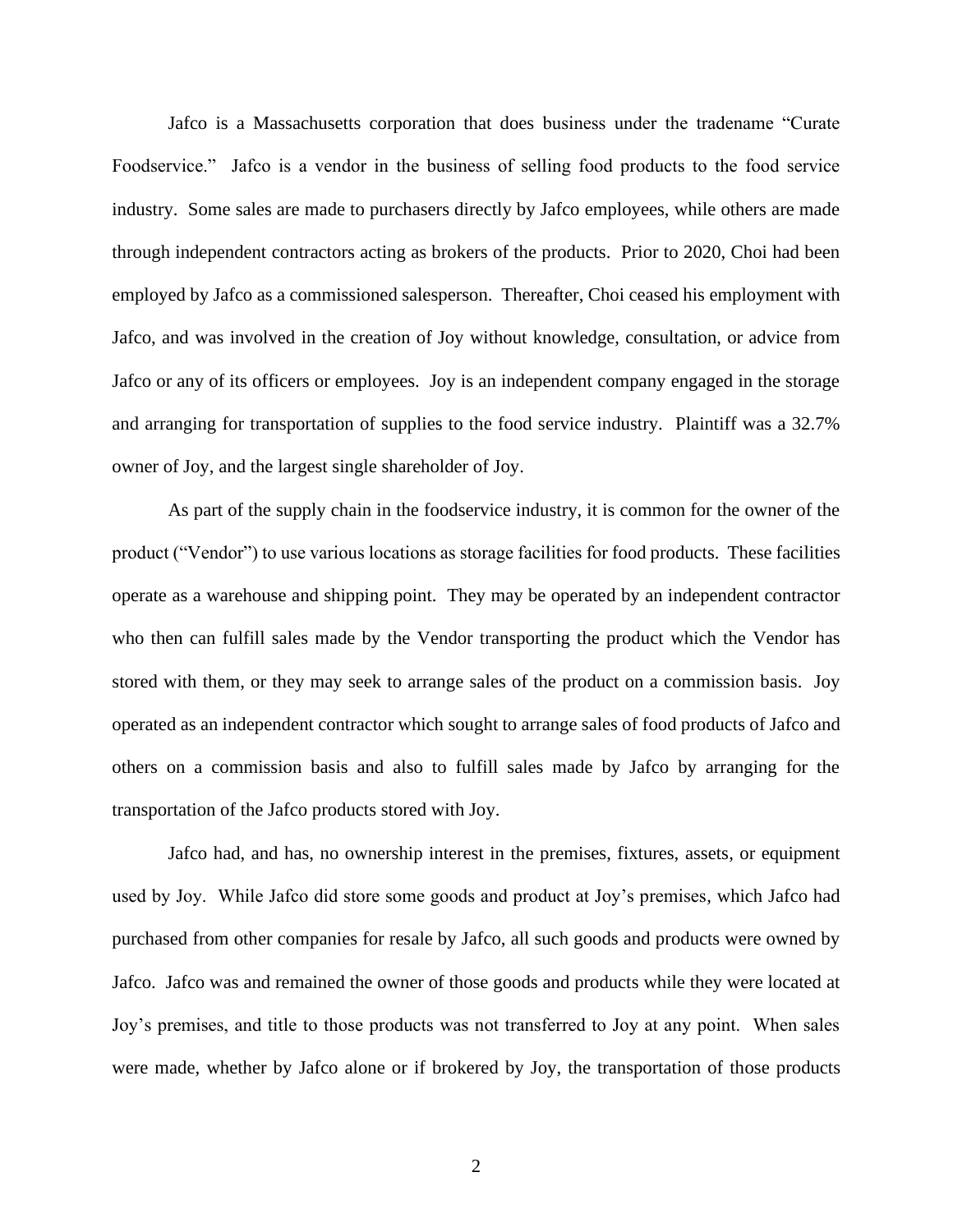would be arranged by Joy and title to such products would pass directly from Jafco to the ultimate purchaser.

Plaintiff alleges that Jafco is liable on the Passaic County consent judgment that Plaintiff obtained against Joy and demands possession of all inventory located at Joy's facility, including the inventory owned by Jafco. Plaintiff also alleges that Jafco merged with and/or became "affiliated" with Joy. The public records of the New Jersey Secretary of State do not show that Joy has merged with any entity, and the public records of the Massachusetts Secretary of State also do not show that Jafco has merged with any entity.

For the reasons set forth below, Jafco's Motion to Dismiss is hereby **GRANTED** without prejudice, and Plaintiff's Motion to Compel is hereby **DENIED**.

### **MOTION TO DISMISS STANDARD UNDER RULE 4:6-2(e)**

On a motion to dismiss pursuant to  $R_1$ . 4:6-2(e), the Court must treat all factual allegations as true and must carefully examine those allegations "to ascertain whether the fundament of a cause of action may be gleaned even from an obscure statement of claim. . . ." Printing Mart-Morristown v. Sharp Elec. Corp., 116 N.J. 739, 746 (1989). After a thorough examination, should the Court determine that such allegations fail to state a claim upon which relief can be granted, the Court must dismiss the claim. Id. It is simply not enough for a party to file mere conclusory allegations as the basis of its complaint. See Scheidt v. DRS Techs., Inc., 424 N.J. Super. 188, 193 (App. Div. 2012); see also Camden Cty. Energy Recovery Assocs., L.P. v. New Jersey Dept. of Envtl. Prot., 320 N.J. Super 59, 64 (App. Div. 1999), aff'd o.b. 170 N.J. 246 (2001) ("Discovery is intended to lead to facts supporting or opposing an asserted legal theory; it is not designed to lead to formulation of a legal theory.").

Under the New Jersey Court Rules, a complaint may only be dismissed for failure to state a claim if, after an in-depth and liberal search of its allegations, a cause of action cannot be gleaned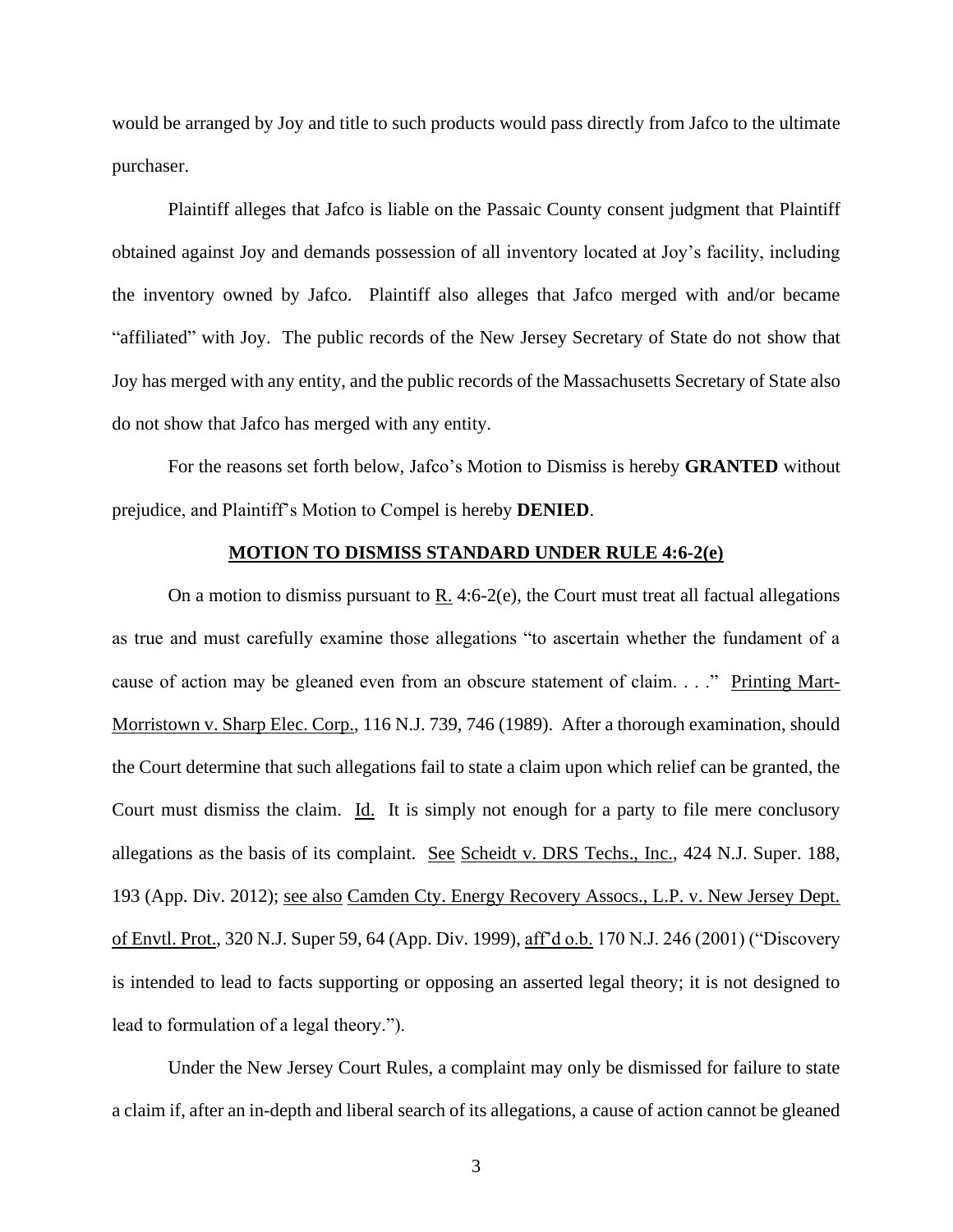from even an obscure statement in the Complaint, particularly if additional discovery is permitted. R. 4:6-2(e); see Pressler, Current N.J. Court Rules, Comment 4.1.1. to Rule 4:6-2(e), at 1348 (2010) (citing Printing Mart, 116 N.J. at 746). Thus, a Court must give the non-moving party every inference in evaluating whether to dismiss a Complaint. See NCP Litigation Trust v. KPMG, LLP, 187 N.J. 353, 365 (2006); Banco Popular No. America v. Gandi, 184 N.J. 161, 165-66 (2005); Fazilat v. Feldstein, 180 N.J. 74, 78 (2004). The "test for determining the adequacy of a pleading [is] whether a cause of action is suggested by the facts." Printing Mart, 116 N.J. at 746. However, "a court must dismiss the plaintiff's complaint if it has failed to articulate a legal basis entitling plaintiff to relief." Sickles v. Carbot Corp., 379 N.J. Super. 100, 106 (App. Div. 2005).

#### **RULES OF LAW AND DECISION**

### **I. Insufficiency of Service of Process**

Rule 4:4-4(a) requires that service on an individual be made in the State of New Jersey by "delivering a copy of the summons and complaint to the individual personally" or in the alternative, "by leaving a copy thereof at the individual's dwelling place or usual place of abode with a competent member of the household  $\dots$ ." With respect to a corporation, Rule 4:4-4(a) provides:

> (6) Upon a corporation, by serving a copy of the summons and complaint in the manner described by paragraph  $(a)(1)$  of this rule on . . . any person authorized by appointment or by law to receive service of process on behalf of the corporation, or on a person at the registered office of the corporation in charge thereof, or, if service cannot be made on any of those persons, then on a person at the principal place of business of the corporation in this State in charge thereof, or if there is no place of business in this State, then on any employee of the corporation within this State acting in the discharge of his or her duties, provided, however, that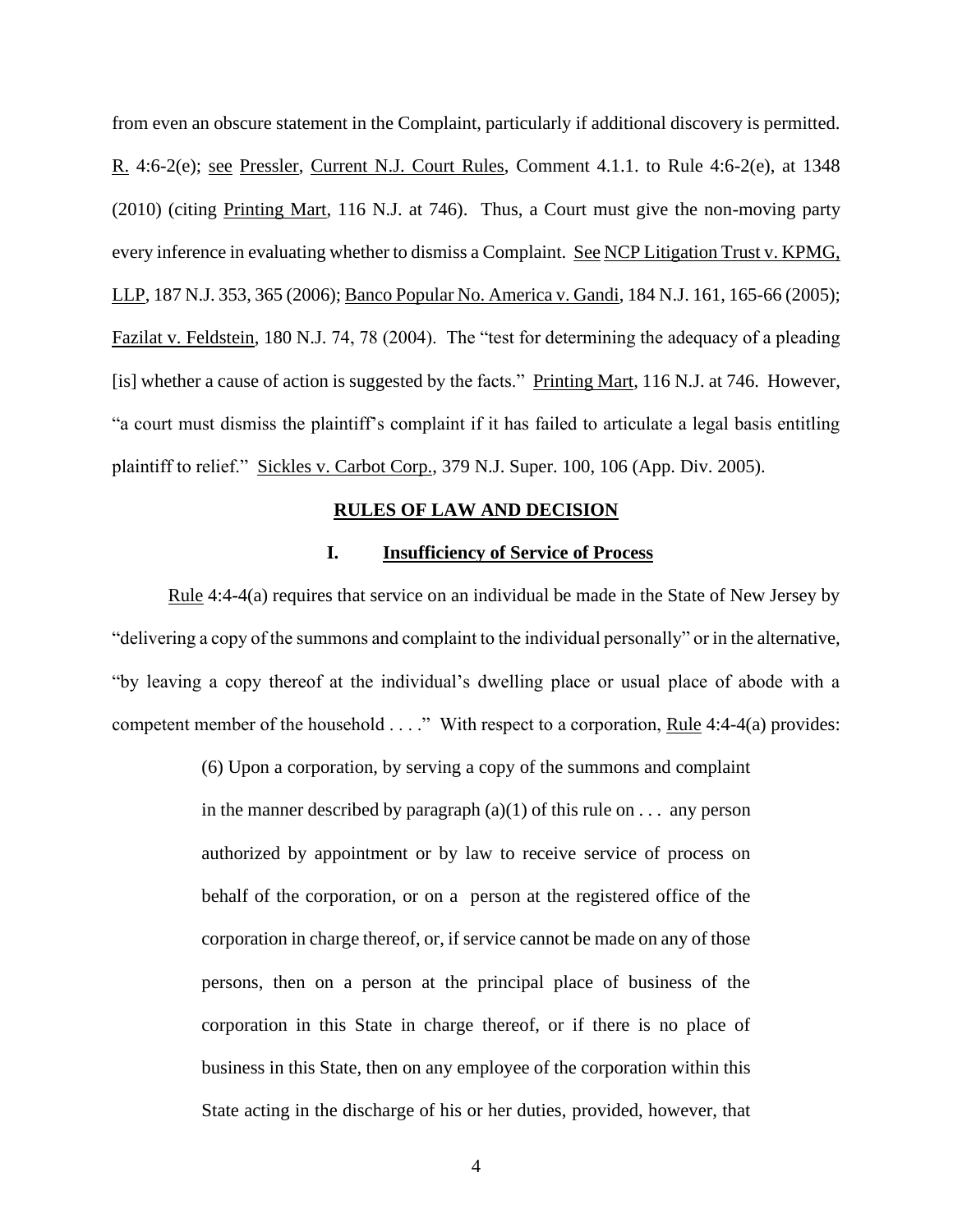a foreign corporation may be served only as herein prescribed subject to due process of law.

The Rule requires service in the State of New Jersey.

Jafco was not served in New Jersey. There is no affidavit from any person allegedly making service on Jafco in New Jersey identifying the individual on whom service was made. While personal service outside the State my be made on a person not found within the State, the filing of an affidavit of inquiry is required before the out-of-state service may be undertaken. Rule 4:4-4(b)(1), Rule 4:4-5(b). The very language of Rule 4:4-4(b)(1) indicates that only if an affidavit of inquiry is made and filed, "then" the person out-of-state service can be made. The filing of the affidavit of inquiry prior to service is a jurisdictional requirement. See, Camden County Db. Of Social Services on Behalf of Boyle v. Yocavitch, 251 N.J. Super. 24 (Ch. Div. 1991); Modan v. Modan, 327 N.J. Super. 44, 47 (App. Div. 2000); J.C. v. M.C., 438 N.J. Super. 325, 330 (Ch. Div. 2013).

Here, no affidavit of merit was filed before the out-of-state service was resorted to. Plaintiff's position that he engaged in out-of-state service and later created an affidavit or inquiry is contrary to the process as set in the Rules. Moreover, Plaintiff has presented no evidence whatsoever to establish that Ms. Doyle was authorized to accept service of process. Rather, Plaintiff relies on what is necessarily inadmissible hearsay from a person without personal knowledge. Thus, not only was service in Massachusetts not authorized by the Rules, but in addition service was not made on a person authorized to be served on behalf of Jafco.

## **II. Failure to State a Claim**

Merely reciting the elements of a cause of action without setting forth supporting facts does not state a claim on which relief may be granted. Printing Mart, 116 N.J. at 768; Nostrame v. Santiago, 420 N.J. Super. 427, 436 (App. Div. 2011), aff'd in part and modified in part, 213 N.J.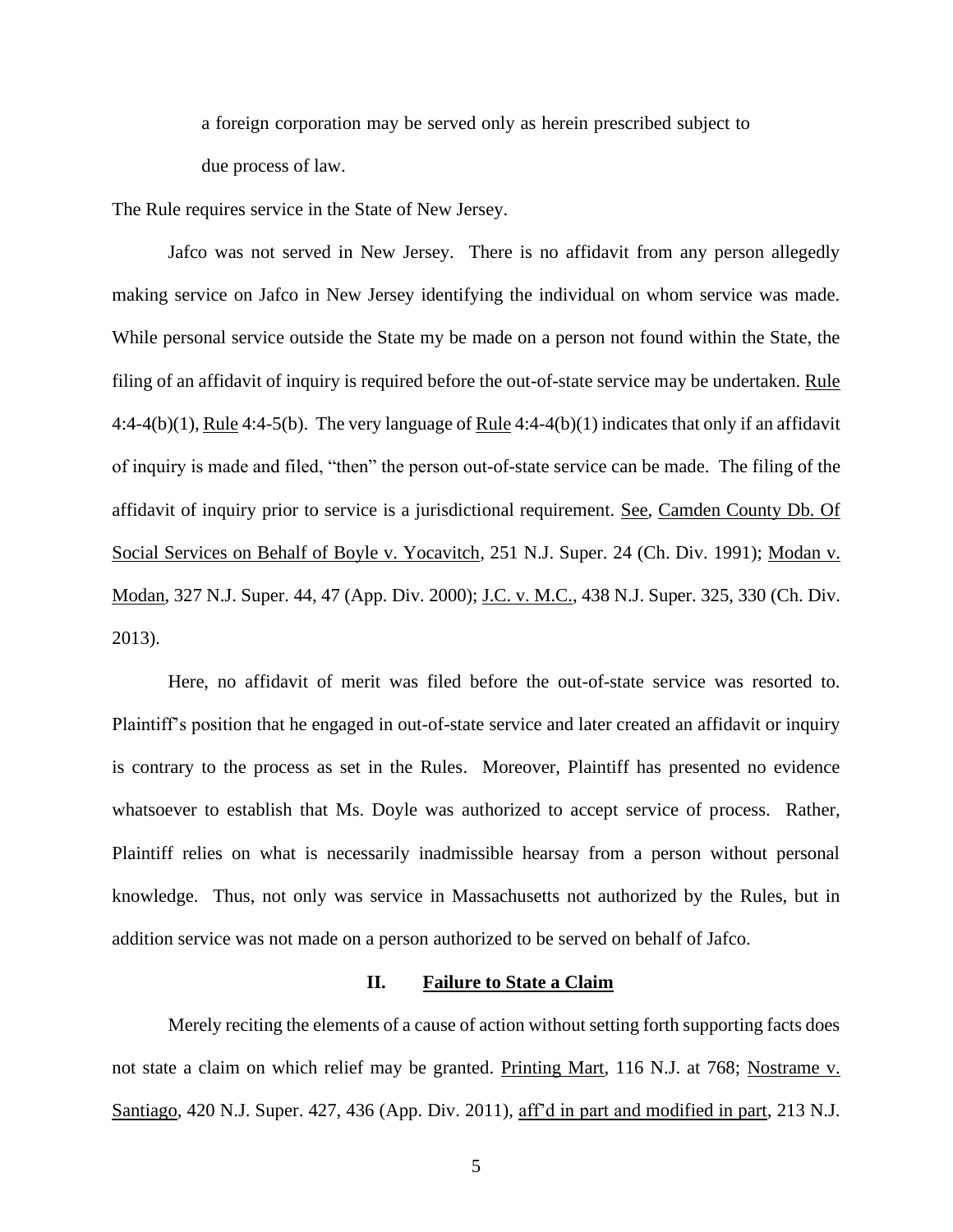109 (2013). Simply alleging the existence of rights or obligation is insufficient to state a cause of action when essential facts are missing from the complaint. See, e.g., Glass v. Suburban Restoration CO., 317 N.J. Super. 574, 582 (App. Div. 1998). Under the New Jersey Court Rules, a pleading that sets forth a claim for relief "shall contain a statement of the facts on which the claim is based, showing that the pleader is entitled to relief." Cusseaux v. Pickett, 279 N.J. Super. 574, 582 (App. Div. 1998); see also Schantz v. Rachlin, 101 N.J. Super. 334 (Ch. Div. 1968). "[T]he essential facts supporting [a claimant's] cause of action must be presented in order for the claim to survive; conclusory allegations are insufficient in that regard." Scheidt v. DRS Techs., Inc., 424 N.J. Super. 188, 193 \*App. Div. 2012). This test is consistent with longstanding New Jersey law. "New Jersey is a 'fact' rather than a 'notice' pleading jurisdiction, which means that a [claimant] must allege facts to support his or her claim rather than merely reciting the elements of a cause of action." Nostrame, 420 N.J. Super. at 436; see also Printing Mart, 116 N.J. at 768.

The Amended Complaint in this action is devoid of any facts relating to Jafco that are sufficient to state a claim. Plaintiff's asserts legal conclusions as opposed to pleading facts. The allegation that Jafco is "affiliated" with Joy fails to state a basis for a claim in two respects. First, by failing to state any facts relating to what constitutes such "affiliation" it fails to state a claim. It is a basic principle of law that the mere existence of "affiliation", without more, does not establish that one entity is liable for another. See, e.g., McColley by McColley v. Edison Corp. Ctr., 303 N.J. Super. 420, 429 (App. Div. 1997). Even a parent corporation is not routinely liable for the torts of the subsidiary. State, Dept. of Environmental Protection v. Ventron Corp., 94 N.J. 473, 500 (1983). Likewise, merely having the same street address does not establish the existence of a claim to relief, particularly when a single building can provide space that is used by multiple lessees, or where goods may present on a bailment. Second, the Amended Complaint, while seeking to enforce the consent judgment against "Joy" fails to provide any reasonable legal basis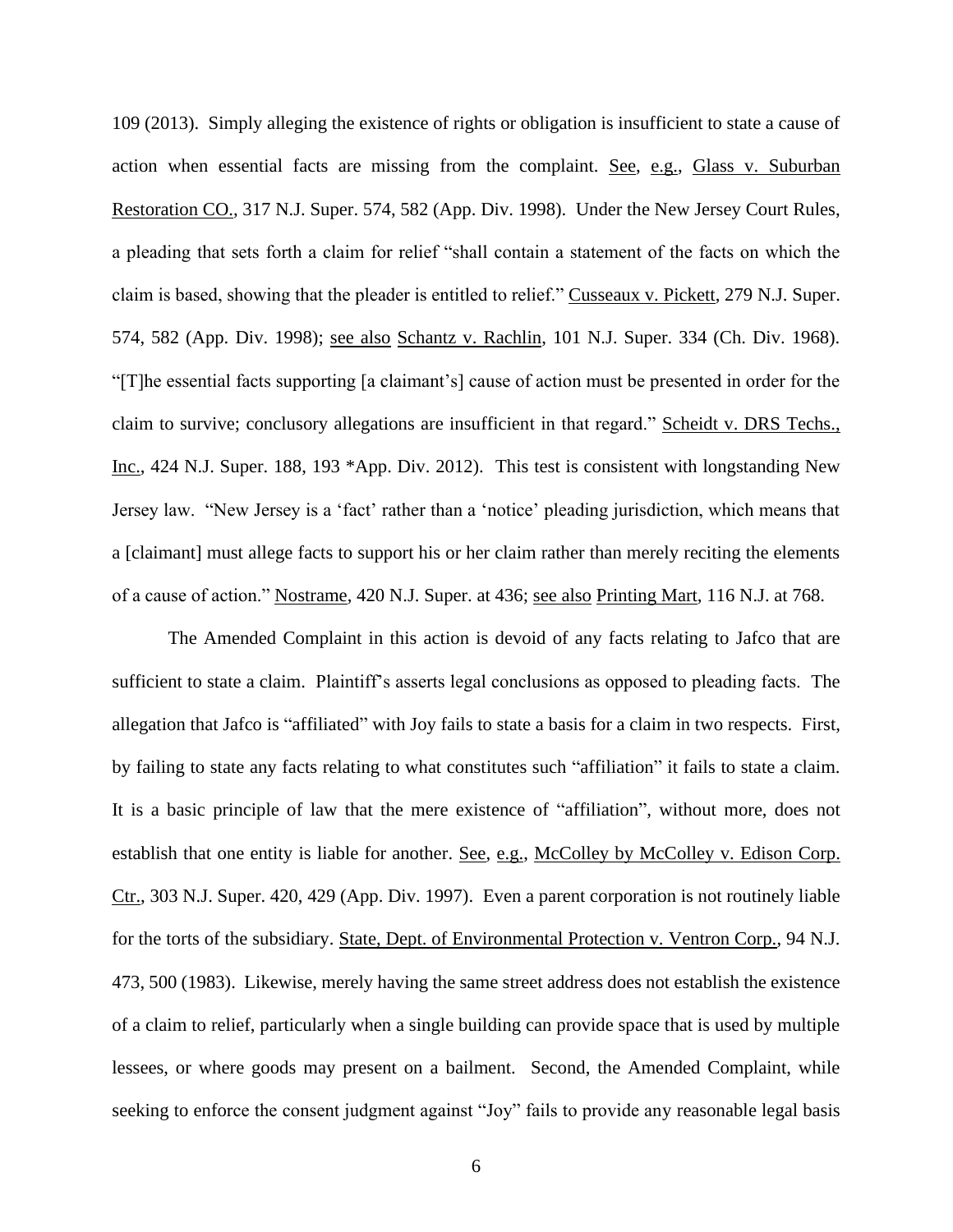as to how and why an alleged undescribed "affiliation" between Jafco and defendant Joy Logistics LLC renders Jafco liable on a consent judgment against Joy Foodservice LLC, a different legal entity.

Further, lumping separate defendants into collective allegations and not addressing their conduct individually fails to state a claim against the individual defendants and is impermissible. See, Gross v. Waywell, 628 F. Supp. 2d 475, 495 (S.D.N.Y. 2009). A plaintiff does not sustain its burden by alleging actions by defendants in the aggregate; to state a claim, the plaintiff must factually allege what each defendant did or did not do. See, Luce v. Edelstein, 802 F.2d 49, 54 (2d Cir. 1986); P. Schoenfeld Asset Mgmt. LLC v. Cendant Corp., 142 F. Supp. 2d 589, 619 (D.N.J. 2001).

The policy for the pleading rules is to give the individual defendant notice of what is specifically claimed against it. This is required because a complaint must state a claim for relief against the specific defendant named in the complaint, and not some other defendants. Plaintiff's failure to state a claim is made clear by the very ambiguity used in the Amended Complaint as to whom the claim is against. The use of "Defendant(s)" is nothing more than an attempt by the Plaintiff to circumvent the requirement of Rule 1:4-8 that the pleader have a reasonable basis in fact for the claim asserted.

The deficiencies in the Amended Complaint are highlighted by the complete lack of factual specificity in the pleading. Plaintiff asserts a claim for breach of contract without identifying the contract, with whom it was with, and how Jafco is liable in contract to Plaintiff. Plaintiff also attempts to assert a claim of conversion, without identifying the property that was allegedly converted or facts establishing Plaintiff's ownership of and entitlement to, possession of such unidentified property. Plaintiff asserts a claim of unjust enrichment without identifying the benefit Jafco unjustly received or stating facts to show that Plaintiff expected remuneration from Jafco at